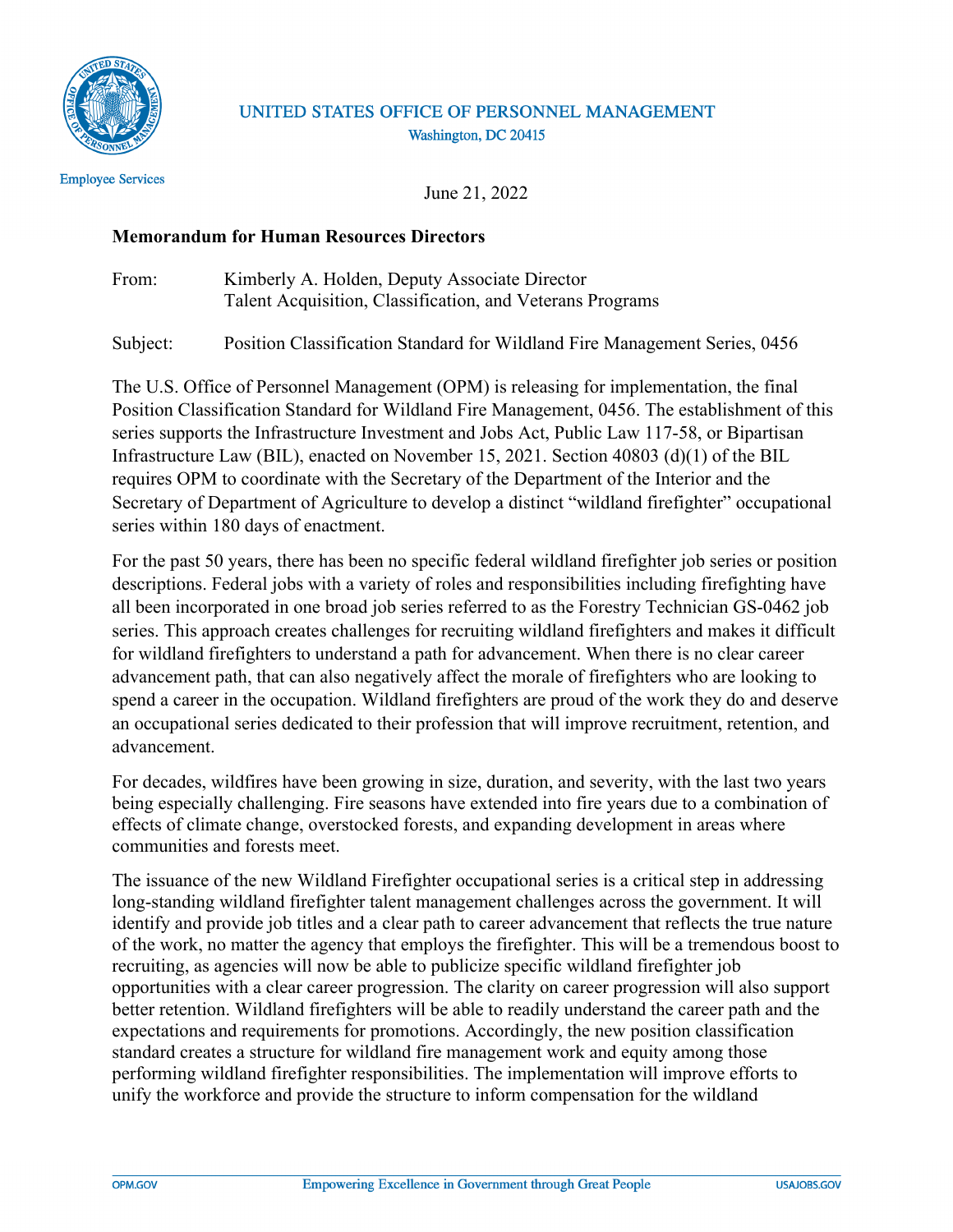firefighters who make sacrifices to fight wildland fires, protecting lives and property. The series is a part of the long-term solution to ensure federal wildland firefighters are supported, equitably compensated, and have a better work-life balance.

 This issuance is part of a broader set of steps required by the BIL, and there will be additional issuances with respect to implementing the wildland firefighter pay provisions. The new standard is an important step toward recognizing and valuing the wildland firefighter workforce.

## **Background**

 In 1972, the work covered in the Forest and Range Fire Control, 0456 series was reclassified to the Forestry Technician, 0462 series at the request of U.S. Department of the Interior and U.S. was due in part to the intermittent seasonal work and to increase pay and provide retirement coverage for wildland firefighters. However, the prolonged and catastrophic wildland fire Department of Agriculture/U.S. Forest Service. The request for OPM to combine the two series seasons have had an enormous impact on the wildland firefighter profession, increasing the demands on them to protect communities, natural and cultural resources, and wildlife from fire, and changing what's expected of our wildland firefighters. These developments have intensified the need to reestablish, as well as update the series for wildland firefighting work.

# **Occupational Study**

 In order to reestablish the series, we conducted a study, working closely with technical and subject matter experts to identify the key skills needed to perform wildland fire management work. The study was expedited in light of the 6-month timeframe for completion included in the BIL. Both technical agency fire management and human resources subject matter experts provided key insights into the duties and skills needed to perform wildland firefighting work. data collection and analysis activities; drafting classification policy for agency comments; finalizing classification policy based on agency feedback; and issuing the classification policy The process and steps for the study included a literature review; stakeholder engagement (e.g., meetings and focus groups) with wildland fire management, human resources, and union experts; for agency implementation.

## **Results**

 respect to qualification requirements, OPM found that the work performed in the updated 0456 series does not support a requirement of completing a four-year accredited college program for this series. OPM will provide additional guidance on the qualifications for wildland Based on the expedited occupational study and all relevant data, we determined, in collaboration with DOI and USDA/Forest Service, that the best approach was to reestablish and update the 0456 series to reflect the modern wildland firefighter qualifications and responsibilities. With leading to a bachelor's degree as a qualification requirement. Rather, a skills-based approach to hiring that evaluates prospective firefighters based on tier skills and abilities is more appropriate firefighters in the new occupational series.